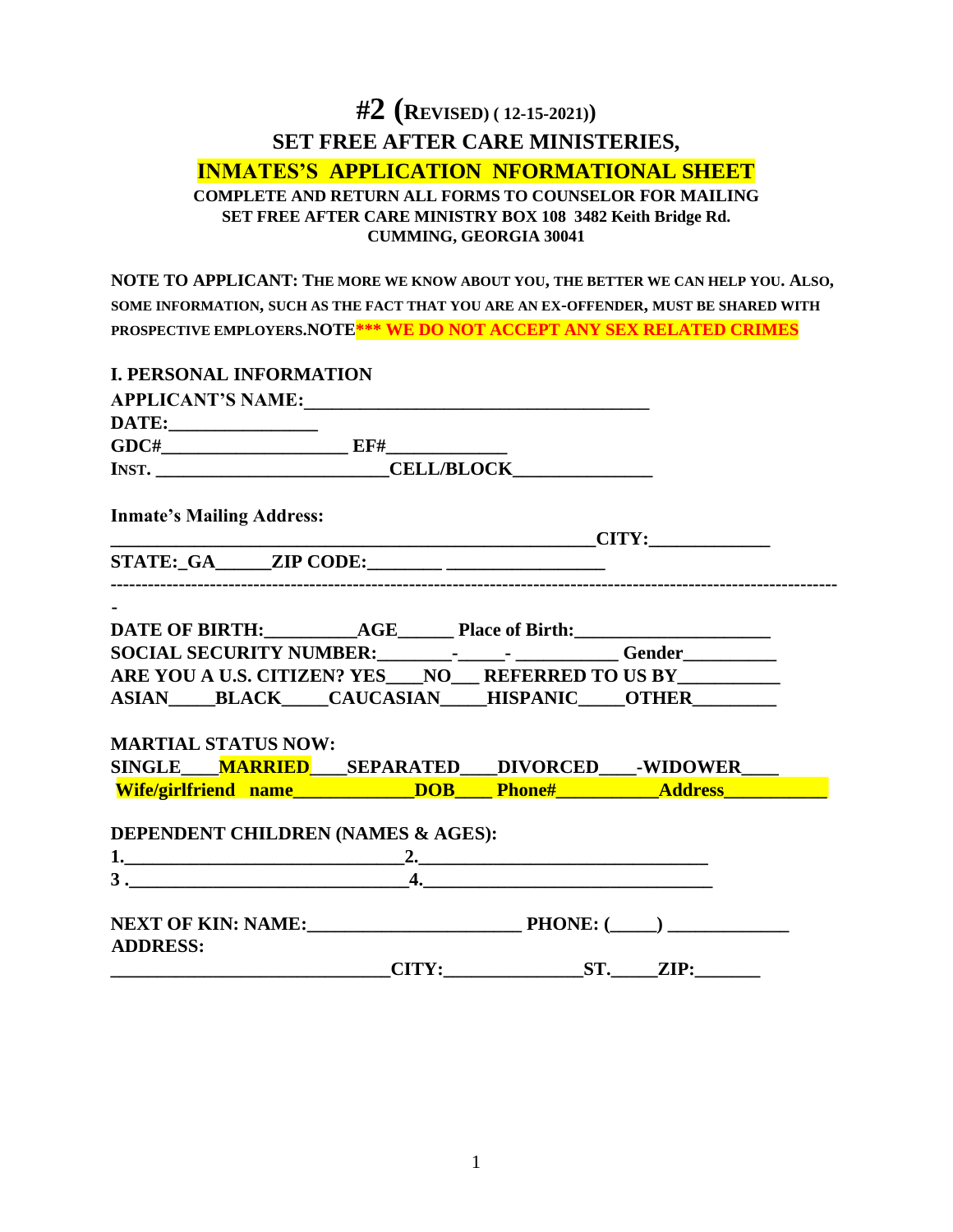**D**O YOU HAVE A VALID DRIVER'S LICENSE? YES \_\_\_NO\_\_\_\_\_\_STATE:

**HAVE YOU EVER HAD A DRIVER'S LICENSE IN ANOTHER STATE? YES\_\_\_\_NO\_\_\_\_\_ WHICH STATE:\_\_\_\_\_\_\_\_\_\_\_\_\_\_\_\_\_\_\_\_\_\_\_\_** 

**DO YOU HAVE A BIRTH CERTIFICATE: YES\_\_\_\_NO\_\_\_(IN YOUR FILE)YES\_\_\_NO\_\_\_**

**\*\*THESE ARE NEEDED FOR YOU TO BEACCEPTED andCovis ABLE TO GET A JOB, PLAN AHEAD\*\*** 

## **II. MEDICAL INFORMATION**

**1. HAVE YOU EVER TESTED POSITIVE FOR ANY COMMUNICABLE DISEASES SUCH AS: TUBERCULOSIS, HIV+,(AIDS), VENERAL DISEASES, HEPITITUS A,B,C, COVIS,ETC. ? YES \_\_\_\_\_\_NO \_\_\_\_\_EXPLAIN** 

#### **2. DO YOU HAVE ANY MEDICAL PROBLEMS OTHER THAN THOSE LISTED ABOVE? TYPE DIFFICULTY THEY CAUSE YOU**

**\_\_\_\_\_\_\_\_\_\_\_\_\_\_\_\_\_\_\_\_\_\_\_\_\_\_\_\_\_\_\_\_\_\_\_\_\_\_\_\_\_\_\_\_\_\_\_\_\_\_\_\_\_\_\_\_\_\_\_\_\_\_\_\_\_\_\_\_\_\_\_\_\_\_\_\_\_\_\_\_\_\_\_\_\_** 

**\_\_\_\_\_\_\_\_\_\_\_\_\_\_\_\_\_\_\_\_\_\_\_\_\_\_\_\_\_\_\_\_\_\_\_\_\_\_\_\_\_\_\_\_\_\_\_\_\_\_\_\_\_\_\_\_\_\_\_\_\_\_\_\_\_\_\_\_\_\_\_\_\_\_\_\_\_\_\_\_\_\_\_\_\_** 

**\_\_\_\_\_\_\_\_\_\_\_\_\_\_\_\_\_\_\_\_\_\_\_\_\_\_\_\_\_\_\_\_\_\_\_\_\_\_\_\_\_\_\_\_\_\_\_\_\_\_\_\_\_\_\_\_\_\_\_\_\_\_\_\_\_\_\_\_\_\_\_\_\_\_\_\_\_\_\_\_\_\_\_\_\_** 

**\_\_\_\_\_\_\_\_\_\_\_\_\_\_\_\_\_\_\_\_\_\_\_\_\_\_\_\_\_\_\_\_\_\_\_\_\_\_\_\_\_\_\_\_\_\_\_\_\_\_\_\_\_\_\_\_\_\_\_\_\_\_\_\_\_\_\_\_\_\_\_\_\_\_\_\_\_\_\_\_\_\_\_\_\_** 

**3. DO YOU HAVE ANY LIMITATIONS/HANDICAPS ? YES\_\_\_\_NO\_\_\_\_\_EXPLAIN** 

**\_\_\_\_\_\_\_\_\_\_\_\_\_\_\_\_\_\_\_\_\_\_\_\_\_\_\_\_\_\_\_\_\_\_\_\_\_\_\_\_\_\_\_\_\_\_\_\_\_\_\_\_\_\_\_\_\_\_\_\_\_\_\_\_\_\_\_** 

**\_\_\_\_\_\_\_\_\_\_\_\_\_\_\_\_\_\_\_\_\_\_\_\_\_\_\_\_\_\_\_\_\_\_\_\_\_\_\_\_\_\_\_\_\_\_\_\_\_\_\_\_\_\_\_\_\_\_\_\_\_\_\_\_\_\_\_** 

**\_\_\_\_\_\_\_\_\_\_\_\_\_\_\_\_\_\_\_\_\_\_\_\_\_\_\_\_\_\_\_\_\_\_\_\_\_\_\_\_\_\_\_\_\_\_\_\_\_\_\_\_\_\_\_\_\_\_\_\_\_\_\_\_\_\_\_\_\_\_\_\_\_\_\_\_ \_\_\_\_\_\_\_\_\_\_\_\_\_\_\_\_\_\_\_\_\_\_\_\_\_\_\_\_\_\_\_\_\_\_\_\_\_\_\_\_\_\_\_\_\_\_\_\_\_\_\_\_\_\_\_\_\_\_\_\_\_\_\_\_\_\_\_\_\_\_\_\_\_\_\_\_** 

**\_\_\_\_\_\_\_\_\_\_\_\_\_\_\_\_\_\_\_\_\_\_\_\_\_\_\_\_\_\_\_\_\_\_\_\_\_\_\_\_\_\_\_\_\_\_\_\_\_\_\_\_\_\_\_\_\_\_\_\_\_\_\_\_\_\_\_\_\_\_\_\_\_\_\_ \_\_\_\_\_\_\_\_\_\_\_\_\_\_\_\_\_\_\_\_\_\_\_\_\_\_\_\_\_\_\_\_\_\_\_\_\_\_\_\_\_\_\_\_\_\_\_\_\_\_\_\_\_\_\_\_\_\_\_\_\_\_\_\_\_\_\_\_\_\_\_\_\_\_\_\_** 

**4. HAVE YOU EVER BEEN HOSPITALIZED FOR DRUGS OR ALCOHOL PROBLEMS ?**  YES<br>NO IF YES, LIST BELOW.

#### **5. HAVE YOU EVER BEEN TREATED AND/OR COMMITTED FOR PSYCHIATRIC REASONS (MENTAL HEALTH), OR DEPRESSION?**  YES NO IF YES WHERE AND WHEN

**6. HAVE YOU BEEN HOUSED IN THE MENTAL HEALTH UNIT WHILE INCARCERATED?** 

**\_\_\_\_\_\_\_\_\_\_\_\_\_\_\_\_\_\_\_\_\_\_\_\_\_\_\_\_\_\_\_\_\_\_\_\_\_\_\_\_\_\_\_\_\_\_\_\_\_\_\_\_\_\_\_\_\_\_\_\_\_\_\_\_\_\_\_\_\_\_\_ \_\_\_\_\_\_\_\_\_\_\_\_\_\_\_\_\_\_\_\_\_\_\_\_\_\_\_\_\_\_\_\_\_\_\_\_\_\_\_\_\_\_\_\_\_\_\_\_\_\_\_\_\_\_\_\_\_\_\_\_\_\_\_\_\_\_\_\_\_\_\_\_\_\_\_\_** 

**YES\_\_\_NO\_\_\_\_ HOW LONG? \_\_\_\_\_\_\_\_\_\_\_\_\_\_\_\_\_\_\_\_\_\_\_\_\_\_\_\_\_\_\_\_** 

**7. ARE YOU ON ANY PRESCRIBED MEDICATIONS? YES\_\_\_\_NO\_\_\_\_\_ IF YES, EXPLAIN** 

**\_\_\_\_\_\_\_\_\_\_\_\_\_\_\_\_\_\_\_\_\_\_\_\_\_\_\_\_\_\_\_\_\_\_\_\_\_\_\_\_\_\_\_\_\_\_\_\_\_\_\_\_\_\_\_\_\_\_\_\_\_\_\_\_\_\_\_ Are you classified as Mental Health? Yes\_\_\_\_\_No\_\_\_\_\_If yes, what level\_\_\_\_\_\_\_**

## **8. IN YOUR OPINION WHAT IS THE STATE OF YOUR PHYSICAL HEALTH?**  POOR\_\_\_\_FAIR\_\_\_\_GOOD\_\_\_\_EXCELLENT

**9. DO YOU HAVE ANY WORK LIMITATIONS; YES\_\_\_\_NO\_\_\_\_ IF YES EXPLAIN:** 

**\_\_\_\_\_\_\_\_\_\_\_\_\_\_\_\_\_\_\_\_\_\_\_\_\_\_\_\_\_\_\_\_\_\_\_\_\_\_\_\_\_\_\_\_\_\_\_\_\_\_\_\_\_\_\_\_\_\_\_\_\_\_\_\_\_\_\_\_\_\_\_\_\_\_\_\_\_\_\_\_\_\_\_\_\_**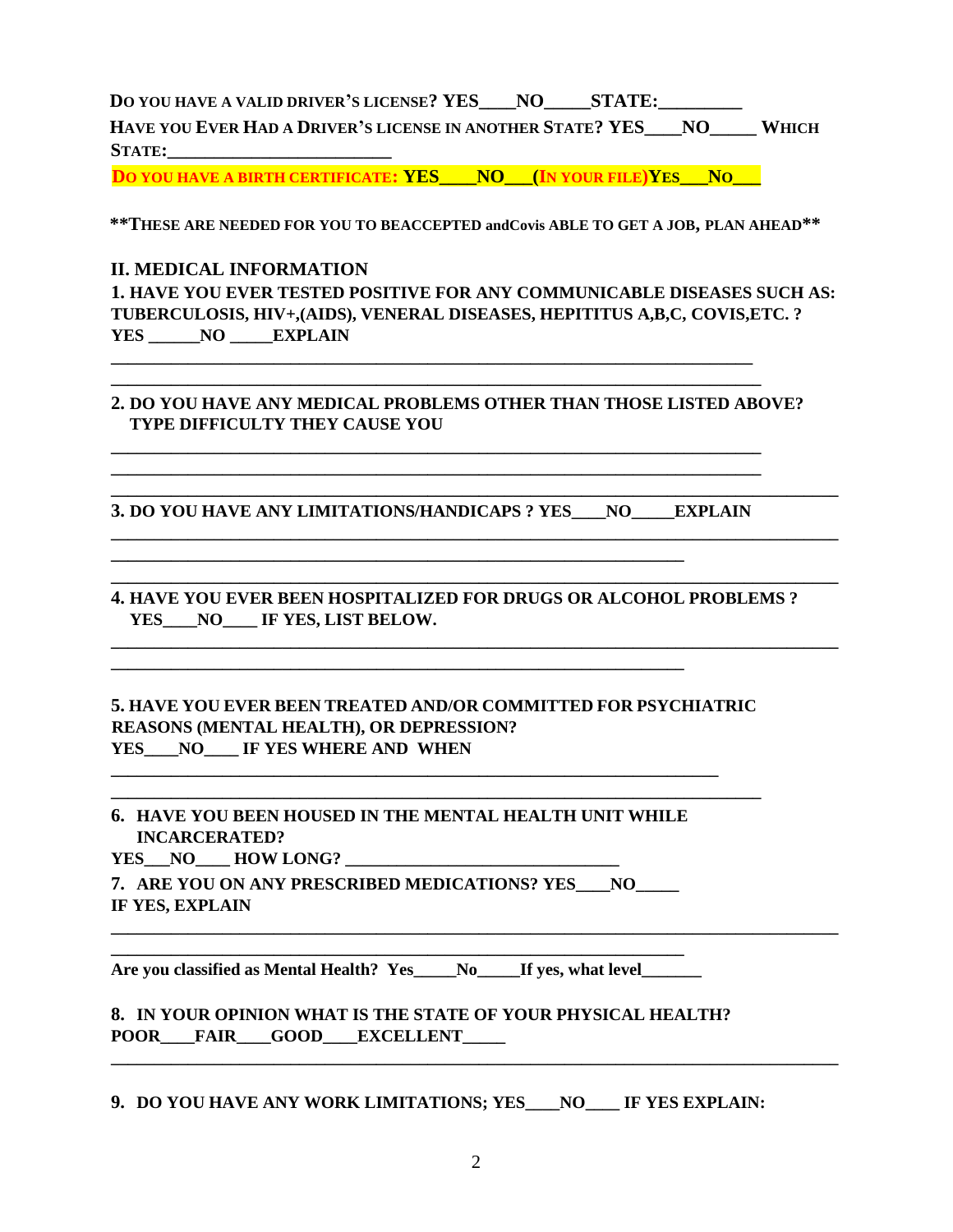| <b>10. WHAT IS YOUR AGE</b> | <b>WEIGHT</b> | <b>HEIGHT</b> |  |
|-----------------------------|---------------|---------------|--|
|-----------------------------|---------------|---------------|--|

**\_\_\_\_\_\_\_\_\_\_\_\_\_\_\_\_\_\_\_\_\_\_\_\_\_\_\_\_\_\_\_\_\_\_\_\_\_\_\_\_\_\_\_\_\_\_\_\_\_\_\_\_\_\_\_\_\_\_\_\_\_\_\_\_\_\_\_** 

**11.DO YOU SMOKE ? YES\_\_\_\_NO\_\_\_\_\_ OCCASIONALLY\_\_\_\_\_\_\_\_\_** 

 **\*\*\*NO SMOKING allowed while you are enrolled in Set Free AfterCare Program\*\*\*** 

**\_\_\_\_\_\_\_\_\_\_\_\_\_\_\_\_\_\_\_\_\_\_\_\_\_\_\_\_\_\_\_\_\_\_\_\_\_\_\_\_\_\_\_\_\_\_\_\_\_\_\_\_\_\_\_\_\_\_\_\_\_\_\_\_\_\_\_\_\_\_\_\_\_\_\_\_** 

**\_\_\_\_\_\_\_\_\_\_\_\_\_\_\_\_\_\_\_\_\_\_\_\_\_\_\_\_\_\_\_\_\_\_\_\_\_\_\_\_\_\_\_\_\_\_\_\_\_\_\_\_\_\_\_\_\_\_\_\_\_\_\_\_\_\_\_\_\_\_\_\_\_\_\_\_\_\_\_\_\_\_\_\_\_** 

12. DO YOU DRINK ALCOHOL? YES\_\_\_\_\_NO\_\_\_\_\_ OCCASSIONALLY\_  **\*\*\* NO ALCOHOL or DRUG USAGE while you are enrolled in SFAC Program\*\*\*** 

**13.DO YOU OR HAVE YOU USED DRUGS WHILE IN PRISON? YES\_\_\_NO\_\_\_\_**   ${\rm JUST}$  OCCASIONALLY?

**---------------------------------------------------------------------------------------------------------------------------** 

**III. JAIL & PRISON HISTORY (NOTE: IF CHARGES ARE NOT PROVIDED WE CANNOT PROCESS YOUR APPLICATION).** 

**1. HAVE YOU EVER BEEN CHARGED/CONVICTED WITH ANY SEX RELATED CRIMES YES\_\_\_\_NO\_\_\_\_ \*\*\*\*\*WE DO NOT ACCEPT ANY SEX RELATED CHARGES.\*\*\*\*\***

**2. WHAT IS YOUR PRESENT CHARGE? \_\_\_\_\_\_\_\_\_\_\_\_\_\_\_\_\_\_\_\_\_\_\_\_\_\_\_\_\_\_\_\_\_\_\_\_\_\_\_\_\_\_\_\_ 3. WHAT IS THE LENGTH OF YOUR SENTENCE?\_\_\_\_\_\_\_\_\_\_\_\_\_\_\_\_\_\_\_\_\_\_\_\_\_\_\_\_\_\_\_\_\_\_\_\_\_** 

**4. D**O YOU HAVE A **TPM? MAX-OUT** 

5. WILL YOU BE ON PAROLE? PROBATION? E.MON. HOW LONG?

**6. IF ON PROBATION, WHICH COUNTY? \_\_\_\_\_\_\_\_\_\_\_\_\_\_\_\_\_\_\_\_\_\_\_\_\_\_\_\_\_\_\_\_\_\_\_\_\_\_\_\_\_\_\_\_** 

**7. IF YOUR ARE ON ELECTRONIC MONITORING, THE MONITORING IS YOUR RESPONSIBILITY 11!!! Drug and Alcohol classes mandated by Parole is your responsibility.** 

**8. Two weeks rent (\$550) BEFORE you arrive.(if possible)** 

**----------------------------------------------------------------------------------------------------------------------** 

**9.ARE YOU FACING ADDITIONAL CHARGES AFTER YOUR RELEASE? YES\_\_\_\_\_NO\_\_\_\_\_\_** 

**GEORGIA?\_\_\_\_\_\_\_\_OUT OF STATE?\_\_\_\_\_\_\_\_WHERE?\_\_\_\_\_\_\_\_\_\_\_\_\_** 

**You must have them taken care of before you will be accepted to Set Free AfterCare ------------------ -----------------------------------------------------------------------------------------------------** 

**10. \*\*\*\*HAVE YOU COMPLETED THE** *TOP STEP* **PROGRAM IN YOUR PRESENT INSTITUTION ? YES\_\_\_\_\_\_\_NO\_\_\_\_\_\_\_ WAS IT OFFERED? \_\_\_\_\_\_\_\_\_\_\_\_\_\_\_** 

**HAVE YOU RECEIVED YOUR BIRTH CERTIFICATE ? \*\*\*\*\* YES\_\_\_\_NO\_\_\_\_ (REQUIRED TO HAVE IN YOUR FILE). Can not accept you without them. That's your responsibility**

**HAVE YOU RECEIVED YOUR SOCIAL SECURITY CARD? YES\_\_\_NO\_\_\_(REQUIRED TO HAVE IN YOUR FILE). Can not accept you without them. That is your responsibility. When you are released and**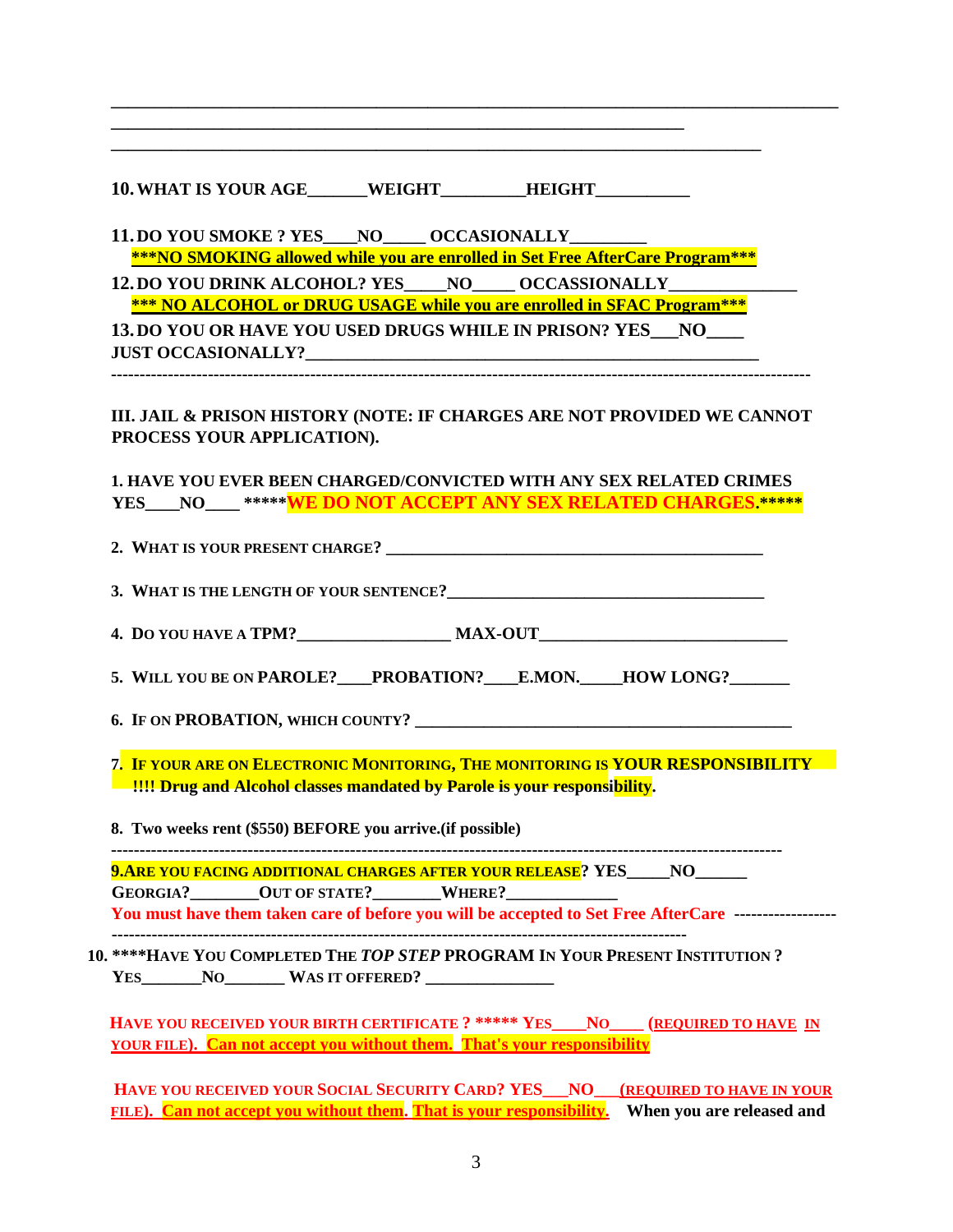**you have not gotten your birth certificate and social security card, we can not accept you, and the parole board is NOT going to be happy. YOU NEED TO PLANN AHEAD.** 

- **11. HAVE YOU ATTENDED PRE-RELEASE CLASSES IN THE LAST 6 MONTHS? YES\_\_\_\_NO \_\_\_\_\_**
- **12. WHEN DID YOU START PREPARING FOR YOUR RELEASE FROM INCARCERATION? LAST WEEK?\_\_\_\_\_LAST MONTH?\_\_\_\_ 6 MONTHS AGO?\_\_\_\_\_\_**

**\_\_\_\_\_\_\_\_\_\_\_\_\_\_\_\_\_\_\_\_\_\_\_\_\_\_\_\_\_\_\_\_\_\_\_\_\_\_\_\_\_\_\_\_\_\_\_\_\_\_\_\_\_\_\_\_\_\_\_\_\_\_\_\_\_\_\_** 

**-------------------------------------------------------------------------------------------------------------------------** 

**\_\_\_\_\_\_\_\_\_\_\_\_\_\_\_\_\_\_\_\_\_\_\_\_\_\_\_\_\_\_\_\_\_\_\_\_\_\_\_\_\_\_\_\_\_\_\_\_\_\_\_\_\_\_\_\_\_\_\_\_\_\_\_\_\_\_\_\_\_\_\_\_\_\_\_\_\_\_\_\_\_\_\_\_\_** 

**\_\_\_\_\_\_\_\_\_\_\_\_\_\_\_\_\_\_\_\_\_\_\_\_\_\_\_\_\_\_\_\_\_\_\_\_\_\_\_\_\_\_\_\_\_\_\_\_\_\_\_\_\_\_\_\_\_\_\_\_\_\_\_\_\_\_\_\_\_\_\_\_\_\_\_\_\_\_\_\_\_\_\_\_\_ \_\_\_\_\_\_\_\_\_\_\_\_\_\_\_\_\_\_\_\_\_\_\_\_\_\_\_\_\_\_\_\_\_\_\_\_\_\_\_\_\_\_\_\_\_\_\_\_\_\_\_\_\_\_\_\_\_\_\_\_\_\_\_\_\_\_\_\_\_\_\_\_\_\_\_\_\_\_\_\_\_\_\_\_\_** 

**WORK HISTORY: (DO NOT STRETCH THE TRUTH, BE HONEST)** 

**13. WHAT KIND OF JOBS DID YOU WORK AT WHILE INCARCERATED?** 

**14. DO YOU HAVE ANY PROFESSIONAL SKILLS? JOBS YOU HAVE HELD BEFORE INCARCERATED?, BE SPECIFIC\_\_\_\_\_\_\_\_\_\_\_\_\_\_\_\_\_\_\_\_\_\_\_\_\_\_\_\_\_\_\_\_\_\_\_\_\_\_\_\_\_\_\_\_\_\_\_\_\_\_\_\_\_\_\_\_\_\_\_\_\_\_\_\_\_** 

**\_\_\_\_\_\_\_\_\_\_\_\_\_\_\_\_\_\_\_\_\_\_\_\_\_\_\_\_\_\_\_\_\_\_\_\_\_\_\_\_\_\_\_\_\_\_\_\_\_\_\_\_\_\_\_\_\_\_\_\_\_\_\_\_\_\_\_\_\_\_\_\_\_\_\_\_ \_\_\_\_\_\_\_\_\_\_\_\_\_\_\_\_\_\_\_\_\_\_\_\_\_\_\_\_\_\_\_\_\_\_\_\_\_\_\_\_\_\_\_\_\_\_\_\_\_\_\_\_\_\_\_\_\_\_\_\_\_\_\_\_\_\_\_\_\_\_\_\_\_\_\_\_** 

**\_\_\_\_\_\_\_\_\_\_\_\_\_\_\_\_\_\_\_\_\_\_\_\_\_\_\_\_\_\_\_\_\_\_\_\_\_\_\_\_\_\_\_\_\_\_\_\_\_\_\_\_\_\_\_\_\_\_\_\_\_\_\_\_\_\_\_\_\_\_\_\_\_\_\_\_** 

**\_\_\_\_\_\_\_\_\_\_\_\_\_\_\_\_\_\_\_\_\_\_\_\_\_\_\_\_\_\_\_\_\_\_\_\_\_\_\_\_\_\_\_\_\_\_\_\_\_\_\_\_\_\_\_\_\_\_\_\_\_\_\_\_\_\_\_\_\_\_\_\_\_\_\_\_** 

**\_\_\_\_\_\_\_\_\_\_\_\_\_\_\_\_\_\_\_\_\_\_\_\_\_\_\_\_\_\_\_\_\_\_\_\_\_\_\_\_\_\_\_\_\_\_\_\_\_\_\_\_\_\_\_\_\_\_\_\_\_\_\_\_\_\_\_\_\_\_\_\_\_\_\_\_\_\_\_\_\_\_\_\_\_** 

**15. WHAT KIND OF MACHINERY ARE YOU QUALIFIED TO OPERATE?\_\_\_\_\_\_\_\_\_\_\_\_\_\_\_\_\_\_\_\_\_\_\_\_\_\_** 

**Have you been certified to operate any**  machinery?

**16. WHAT IS THE MOST SUCCESSFUL JOB YOU HAVE EVER HAD?** 

**17. Please have your counselor help you to prepare a resume to bring with you.**

**\_\_\_\_\_\_\_\_\_\_\_\_\_\_\_\_\_\_\_\_\_\_\_\_\_\_\_\_\_\_\_\_\_\_\_\_\_\_\_\_\_\_\_\_\_\_\_\_\_\_\_\_\_\_\_\_\_\_\_\_\_\_\_\_\_\_\_** 

 $\mathbf{IV}_{\boldsymbol{\cdot}}$ 

**EDUCATION:** 

**1. DO YOU READ AND WRITE ENGLISH? YES\_\_\_\_\_NO\_\_\_\_WHAT IS THE HIGHEST GRADE LEVEL YOU COMPLETED IN SCHOOL?\_\_\_\_\_\_** 

**PLEASE INDICATE THE HIGHEST LEVEL OF EDUCATION COMPLETED:** \_ **GRADE SCHOOL \_\_\_**\_ **JUNIOR HIGH\_\_\_** \_ **HIGH SCHOOL\_\_** \_ **GED\_\_\_** 

\_ **COLLEGE (CIRCLE YEAR) 1 2 3 4** \_ **POST GRADUATE IF COLLEGE, WHERE?\_\_\_\_\_\_\_\_\_\_\_\_\_\_\_\_\_\_\_\_\_\_\_\_\_\_\_\_\_\_\_\_\_\_\_\_\_\_\_\_\_\_\_\_\_\_\_\_\_\_\_\_\_\_\_\_\_\_\_\_ 2. HAVE YOU EVER ATTENDED ANY TRADE SCHOOLS? YES\_\_\_ NO\_\_\_\_ IF YES, WHAT/WHERE/WHEN\_\_\_\_\_\_\_\_\_\_\_\_\_\_\_\_\_\_\_\_\_\_\_\_\_\_\_\_\_\_\_\_\_\_\_\_\_\_\_\_\_\_\_\_\_\_\_\_\_\_\_\_\_** 

**3 DO YOU WANT TO INCREASE YOUR EDUCATION AND TECH SKILLS AFTER RELEASE? YES\_\_\_\_\_\_\_NO\_\_\_\_\_\_\_\_**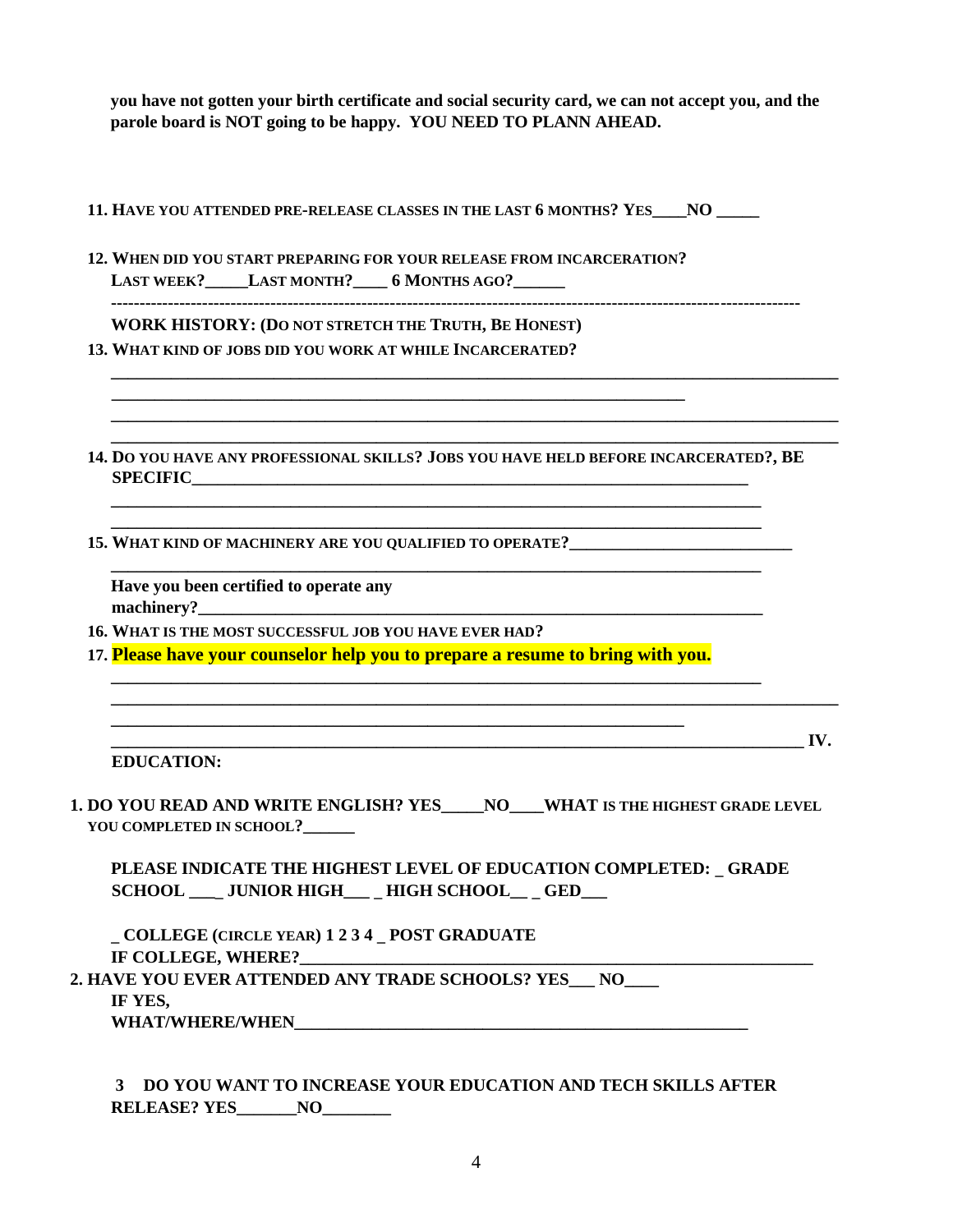## **V. FINANCIAL INFORMATION – THERE IS AN UPFRONT FEE OF \$550.00 IF YOU HAVE EVERY HAD AN OUT OF STATE DRIVERS LICENSE, THE FEE IS INCREASED TO \$570. (THIS COVERS YOUR GEORGIA STATE ID FROM THE DMV.)**

**\_\_\_\_\_\_\_\_\_\_\_\_\_\_\_\_\_\_\_\_\_\_\_\_\_\_\_\_\_\_\_\_\_\_\_\_\_\_\_\_\_\_\_\_\_\_\_\_\_\_\_\_\_\_\_\_\_\_\_\_\_\_\_\_\_\_\_\_\_\_\_\_\_\_\_\_\_\_\_\_\_\_\_\_\_** 

**1. DO YOU HAVE FAMILY TO HELP YOU FINANCIALLY? YES\_\_\_\_NO\_\_\_\_\_** 

**\_\_\_\_\_\_\_\_\_\_\_\_\_\_\_\_\_\_\_\_\_\_\_\_\_\_\_\_\_\_\_\_\_\_\_\_\_\_\_\_\_\_\_\_\_\_\_\_\_\_\_\_\_\_\_\_\_\_\_\_\_\_\_\_\_\_\_** 

#### **2. WHAT DEBTS MUST YOU PAY WHEN YOU GET A JOB?**

| 3. DO YOU RECEIVE ANY FINANCIAL ASSISTANCE? YES____NO_____<br>SOCIAL SECURITY__________DISABILITY __________OTHER______________________________    |  |
|----------------------------------------------------------------------------------------------------------------------------------------------------|--|
|                                                                                                                                                    |  |
| <u> 2000 - 2000 - 2000 - 2000 - 2000 - 2000 - 2000 - 2000 - 2000 - 2000 - 2000 - 2000 - 2000 - 2000 - 2000 - 200</u>                               |  |
| <b>VI. RELIGIOUS HISTORY</b>                                                                                                                       |  |
| 1. DO YOU ATTEND CHURCH REGULARLY IN PRISON? YES NO (IF NO WHY<br>$NOT)$ ?                                                                         |  |
| SOMETIMES ______ HAVE YOU EVER BEEN? YES _____ NO_____                                                                                             |  |
|                                                                                                                                                    |  |
| 3. ARE YOU A "BORN AGAIN" CHRISTIAN? YES NO NOT SURE                                                                                               |  |
| 4. HAVE YOU EVER BEEN BAPTIZED IN WATER? YES_____NO_______                                                                                         |  |
| 5. HAVE YOU EVER BEEN BAPTIZED IN THE HOLY SPIRIT? YES NO                                                                                          |  |
| 6. DO YOU READ THE BIBLE DAILY? YES NO SOMETIMES                                                                                                   |  |
| 7. DO YOU PRAY? YES NO DAILY?                                                                                                                      |  |
| 8. DO YOU UNDERSTAND THAT SET FREE AFTERCARE IS A MINISTRY AND CHURCH<br><b>IS REQUIRED AT ONC WITH A CHRISTIAN ATTITUDE?</b> WILL VOU PARTICIPATE |  |

**IS REQUIRED, ALONG WITH A CHRISTIAN ATTITUDE? WILL YOU PARTICIPATE IN THE PROGRAM 100%, WILLINGLY? YES\_\_\_\_\_\_\_NO\_\_\_\_\_\_\_\_UNSURE\_\_\_\_\_\_\_\_** 

#### **DESCRIBE YOUR GOAL IN LIFE**